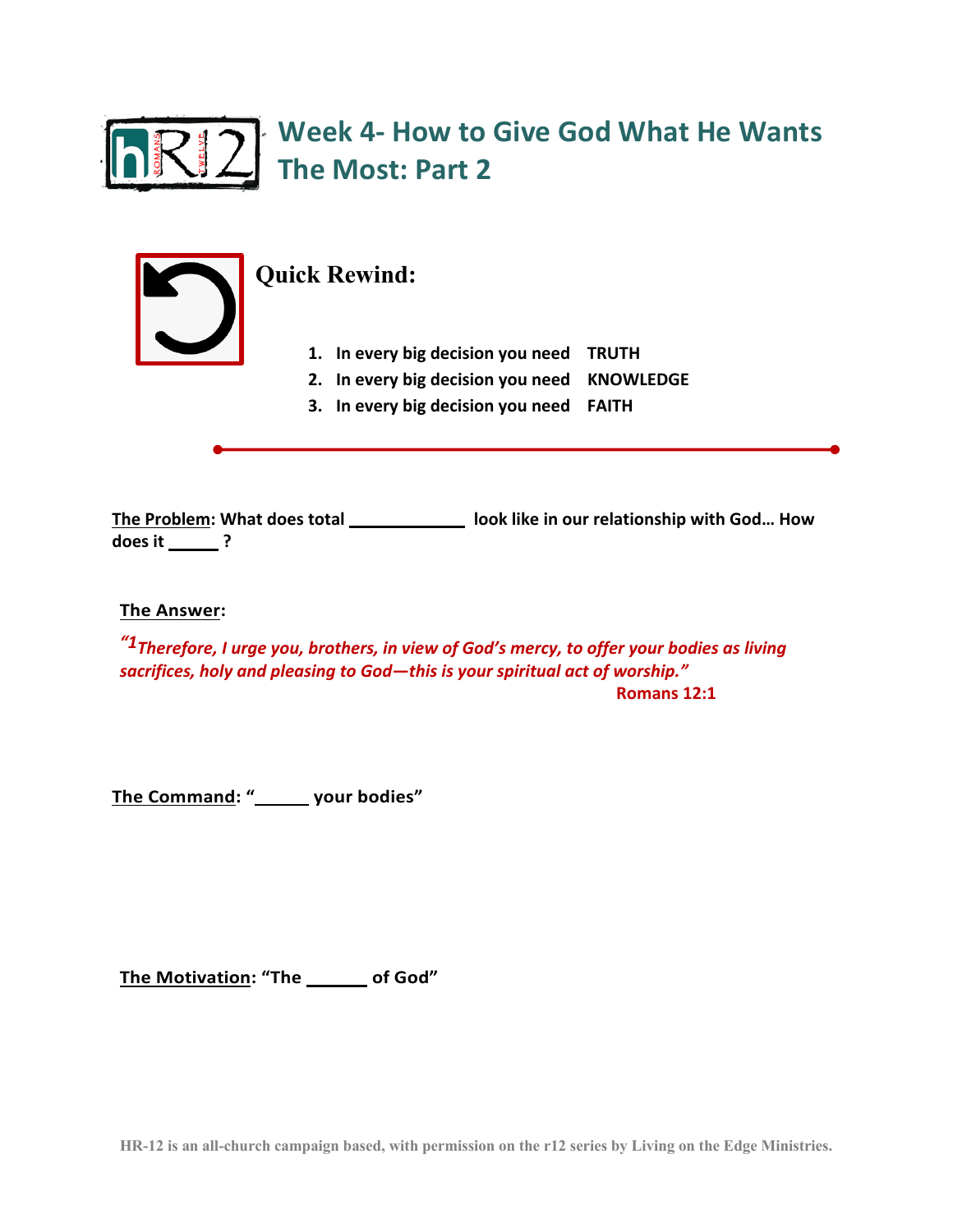**The Reason: "Spiritual act of WoRSHIP."** 

#### **What does He want most?**

- **1. He wants** \_\_\_\_!
- **2.** All that you <u>cand all that you have surfally surfally because to Him.</u>

#### **Why surrender to His Lordship?**

Total surrender is the channel through which God's best and biggest blessings flow.

Ξ

*<sup>10</sup> For a day in your courts is better than a thousand elsewhere. I would rather be a doorkeeper in the house of my God than dwell in the tents of wickedness. <sup>11</sup> For the LORD God is a sun and shield; the LORD bestows favor and honor. No good thing does he withhold from those who walk uprightly. Psalm 84:10-11*

**The Question: Are you \_\_\_\_\_\_?** 

| Pay to the My Heavenly Father | 100%<br>My heart, soul, mind and strength- | THE BLANK CHECK OF MY LIFE |      | 2815           |
|-------------------------------|--------------------------------------------|----------------------------|------|----------------|
|                               |                                            |                            | Date |                |
|                               |                                            |                            |      | <b>Dollars</b> |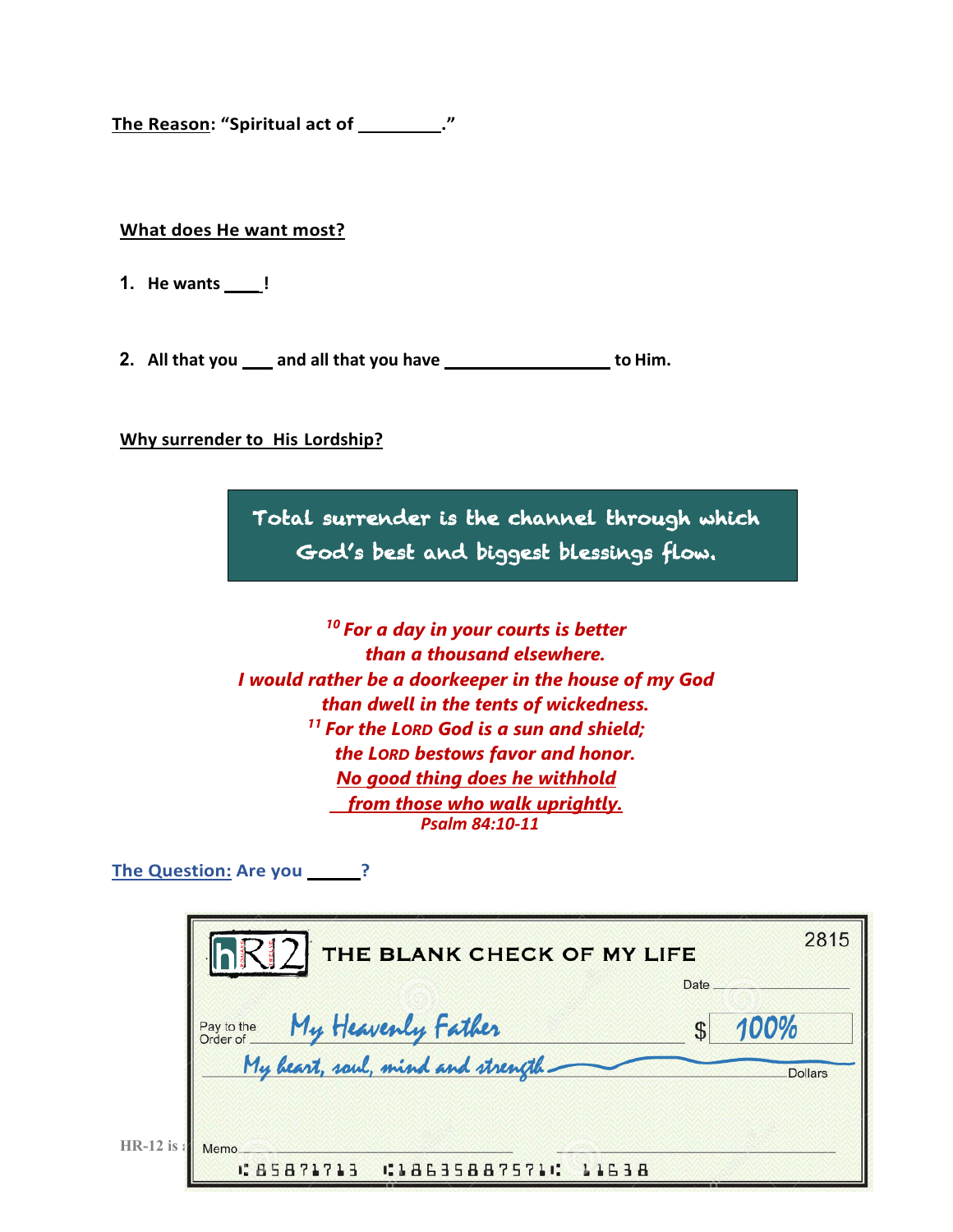

# **Talk It Over:**

**1. As you consider the idea of being surrendered or totally committed to something/someone, do tend to think of that in a positive way or negative way?**

**\_\_\_\_\_\_\_\_\_\_\_\_\_\_\_\_\_\_\_\_\_\_\_\_\_\_\_\_\_\_\_\_\_\_\_\_\_\_\_\_\_\_\_\_\_\_\_\_\_\_\_\_\_\_\_\_\_\_\_\_\_\_\_\_\_\_\_\_\_\_\_\_**

**\_\_\_\_\_\_\_\_\_\_\_\_\_\_\_\_\_\_\_\_\_\_\_\_\_\_\_\_\_\_\_\_\_\_\_\_\_\_\_\_\_\_\_\_\_\_\_\_\_\_\_\_\_\_\_\_\_\_\_\_\_\_\_\_\_\_\_\_\_\_\_\_**

**2. Where have you seen evidence of the phrase** *"Totalsurrender isthe channel through which God's best and biggest blessings flow."* **at work in your life or in the life of another?**

**\_\_\_\_\_\_\_\_\_\_\_\_\_\_\_\_\_\_\_\_\_\_\_\_\_\_\_\_\_\_\_\_\_\_\_\_\_\_\_\_\_\_\_\_\_\_\_\_\_\_\_\_\_\_\_\_\_\_\_\_\_\_\_\_\_\_\_\_\_\_\_\_**

**\_\_\_\_\_\_\_\_\_\_\_\_\_\_\_\_\_\_\_\_\_\_\_\_\_\_\_\_\_\_\_\_\_\_\_\_\_\_\_\_\_\_\_\_\_\_\_\_\_\_\_\_\_\_\_\_\_\_\_\_\_\_\_\_\_\_\_\_\_\_\_\_**

**\_\_\_\_\_\_\_\_\_\_\_\_\_\_\_\_\_\_\_\_\_\_\_\_\_\_\_\_\_\_\_\_\_\_\_\_\_\_\_\_\_\_\_\_\_\_\_\_\_\_\_\_\_\_\_\_\_\_\_\_\_\_\_\_\_\_\_\_\_\_\_\_**

**\_\_\_\_\_\_\_\_\_\_\_\_\_\_\_\_\_\_\_\_\_\_\_\_\_\_\_\_\_\_\_\_\_\_\_\_\_\_\_\_\_\_\_\_\_\_\_\_\_\_\_\_\_\_\_\_\_\_\_\_\_\_\_\_\_\_\_\_\_\_\_\_**

**3. What are some things in the past that have kept you from 100% surrender to Jesus? Is there anything currently standing in the way?**

**4. Who was/is the most committed or surrendered Christian you know? What made them different from many of the "Christians" today who seem Christian in name only?**

 $\mathcal{L}_\mathcal{L} = \mathcal{L}_\mathcal{L} - \mathcal{L}_\mathcal{L}$ 

 $\mathcal{L}_\mathcal{L} = \mathcal{L}_\mathcal{L} - \mathcal{L}_\mathcal{L}$ 

**HR-12 is an all-church campaign based, with permission on the r12 series by Living on the Edge Ministries.**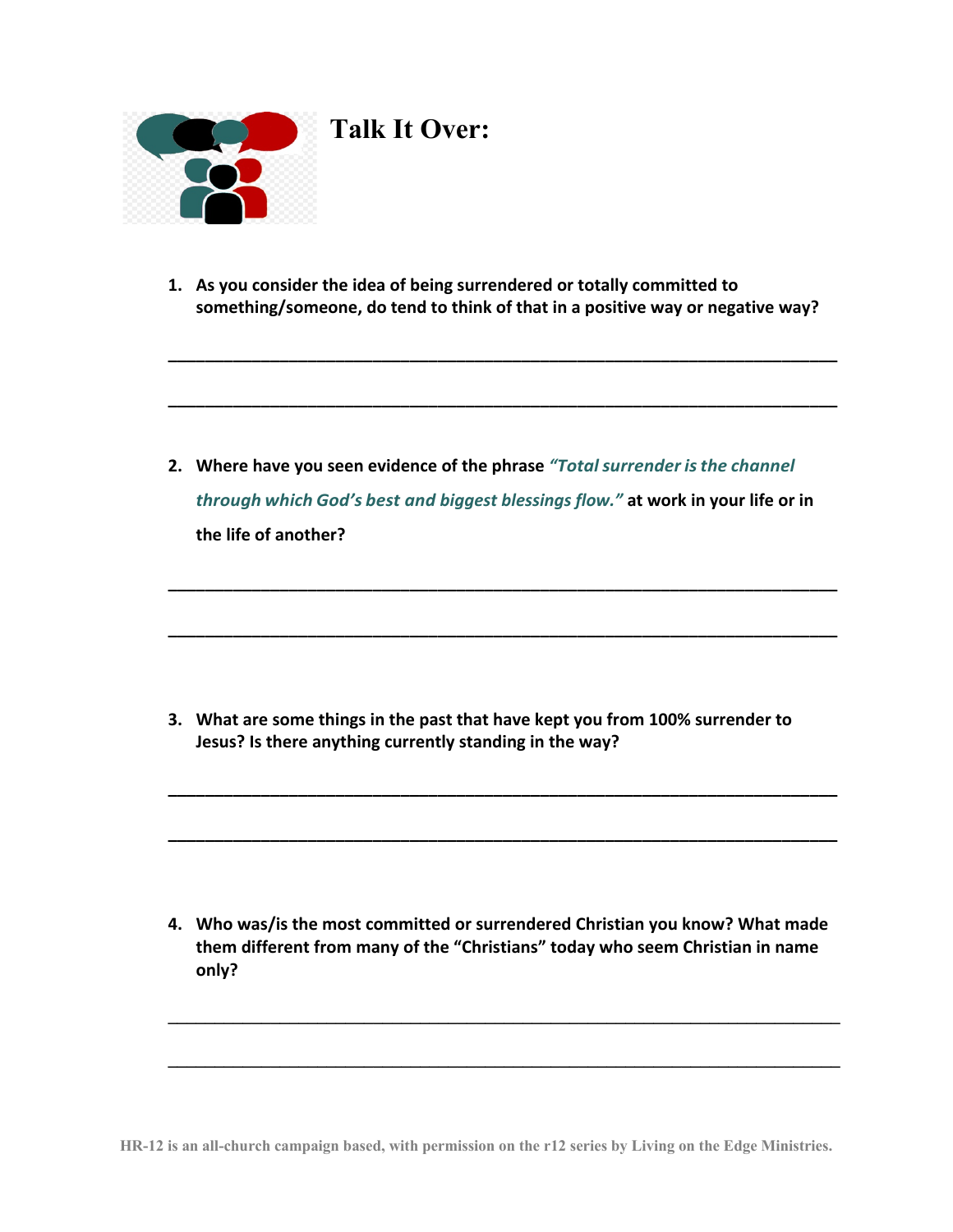

**Live It Out- B.I.O.**

#### **B = COME "BEFORE GOD" DAILY**

**Meet with Him personally through prayer and His word to enjoy His presence, receive His direction, and follow His will.** 

### **I = DO LIFE "IN COMMUNITY" WEEKLY**

**Structure your week to personally connect in safe relationships that provide love, support, transparency, challenge, and accountability.** 

#### **O = BE "ON MISSION" 24/7**

**Cultivate a mindset to live out Jesus' love for others through acts of sacrifice a well as service at home, work, play, and church.** 

#### **Come Before God:**

**Consider the following passage from Romans 6:16-18…**

**16Do you not know that if you present yourselves to anyone as obedient slaves,[a] you are slaves of the one whom you obey, either of sin, which leads to death, or of obedience, which leads to righteousness? <sup>17</sup> But thanks be to God, that you who were once slaves of sin have become obedient from the heart to the standard of teaching to which you were committed, <sup>18</sup> and, having been set free from sin, have become slaves of righteousness.**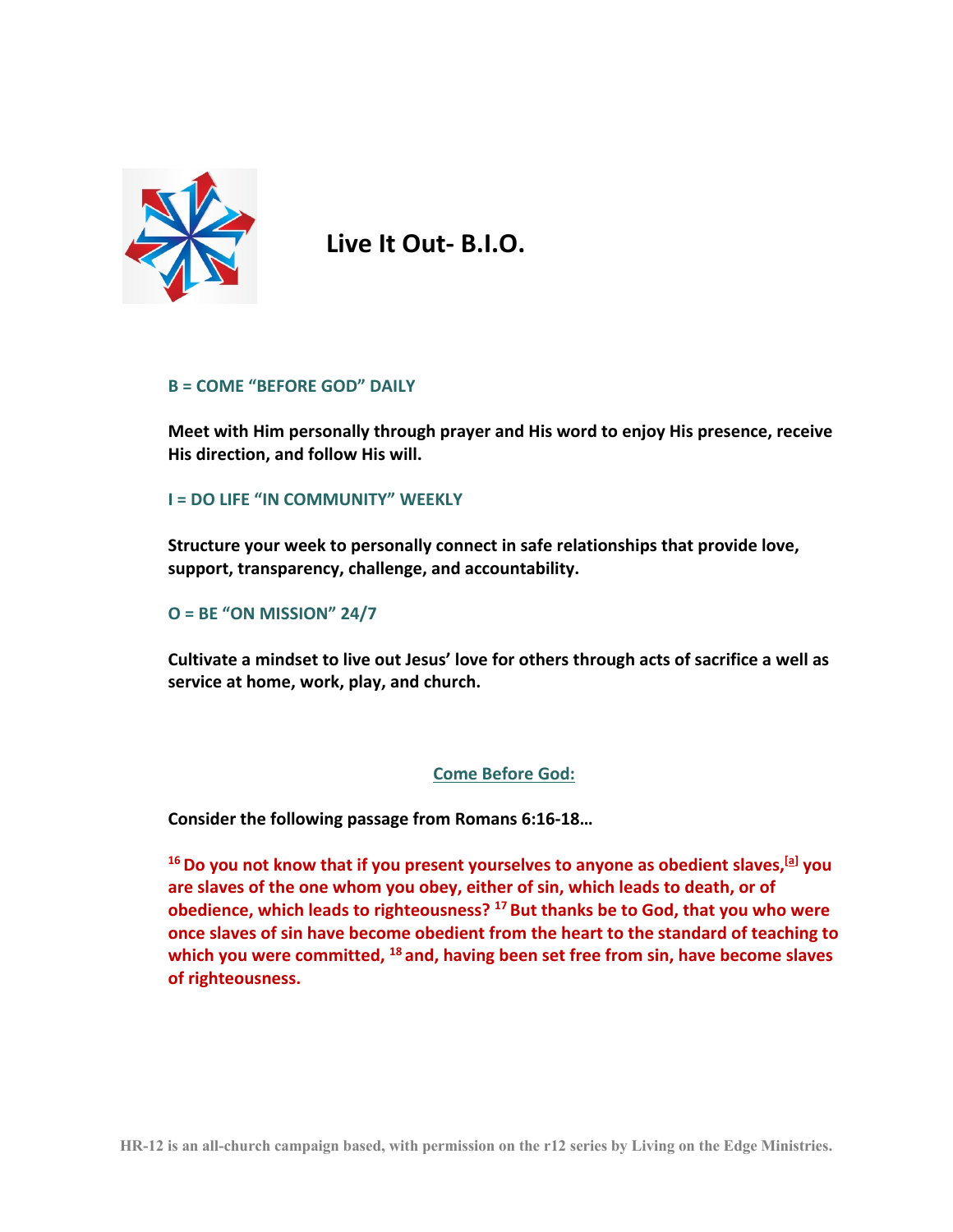**What does this passage teach us about surrender?** 

## **Do Life In Community:**

**\_\_\_\_\_\_\_\_\_\_\_\_\_\_\_\_\_\_\_\_\_\_\_\_\_\_\_\_\_\_\_\_\_\_\_\_\_\_\_\_\_\_\_\_\_\_\_\_\_\_\_\_\_\_\_\_\_\_\_\_\_\_\_\_\_\_\_\_\_\_\_\_**

**\_\_\_\_\_\_\_\_\_\_\_\_\_\_\_\_\_\_\_\_\_\_\_\_\_\_\_\_\_\_\_\_\_\_\_\_\_\_\_\_\_\_\_\_\_\_\_\_\_\_\_\_\_\_\_\_\_\_\_\_\_\_\_\_\_\_\_\_\_\_\_\_**

**\_\_\_\_\_\_\_\_\_\_\_\_\_\_\_\_\_\_\_\_\_\_\_\_\_\_\_\_\_\_\_\_\_\_\_\_\_\_\_\_\_\_\_\_\_\_\_\_\_\_\_\_\_\_\_\_\_\_\_\_\_\_\_\_\_\_\_\_\_\_\_\_**

**One of the biggest problems with being a "living sacrifice" is that we can crawl off of the altar. Share with the group your biggest challenge in staying surrendered and totally committed. Perhaps spend a few minutes praying for one another to be consistent in the ability to be "all in."** 

**\_\_\_\_\_\_\_\_\_\_\_\_\_\_\_\_\_\_\_\_\_\_\_\_\_\_\_\_\_\_\_\_\_\_\_\_\_\_\_\_\_\_\_\_\_\_\_\_\_\_\_\_\_\_\_\_\_\_\_\_\_\_\_\_\_\_\_\_\_\_\_\_**

**\_\_\_\_\_\_\_\_\_\_\_\_\_\_\_\_\_\_\_\_\_\_\_\_\_\_\_\_\_\_\_\_\_\_\_\_\_\_\_\_\_\_\_\_\_\_\_\_\_\_\_\_\_\_\_\_\_\_\_\_\_\_\_\_\_\_\_\_\_\_\_\_**

**\_\_\_\_\_\_\_\_\_\_\_\_\_\_\_\_\_\_\_\_\_\_\_\_\_\_\_\_\_\_\_\_\_\_\_\_\_\_\_\_\_\_\_\_\_\_\_\_\_\_\_\_\_\_\_\_\_\_\_\_\_\_\_\_\_\_\_\_\_\_\_\_**

## **Be On Mission:**

**If you were to live "all in" during the next month, how would your life look different from previous months?**

**\_\_\_\_\_\_\_\_\_\_\_\_\_\_\_\_\_\_\_\_\_\_\_\_\_\_\_\_\_\_\_\_\_\_\_\_\_\_\_\_\_\_\_\_\_\_\_\_\_\_\_\_\_\_\_\_\_\_\_\_\_\_\_\_\_\_\_\_\_\_\_\_**

**\_\_\_\_\_\_\_\_\_\_\_\_\_\_\_\_\_\_\_\_\_\_\_\_\_\_\_\_\_\_\_\_\_\_\_\_\_\_\_\_\_\_\_\_\_\_\_\_\_\_\_\_\_\_\_\_\_\_\_\_\_\_\_\_\_\_\_\_\_\_\_\_**

**\_\_\_\_\_\_\_\_\_\_\_\_\_\_\_\_\_\_\_\_\_\_\_\_\_\_\_\_\_\_\_\_\_\_\_\_\_\_\_\_\_\_\_\_\_\_\_\_\_\_\_\_\_\_\_\_\_\_\_\_\_\_\_\_\_\_\_\_\_\_\_\_**